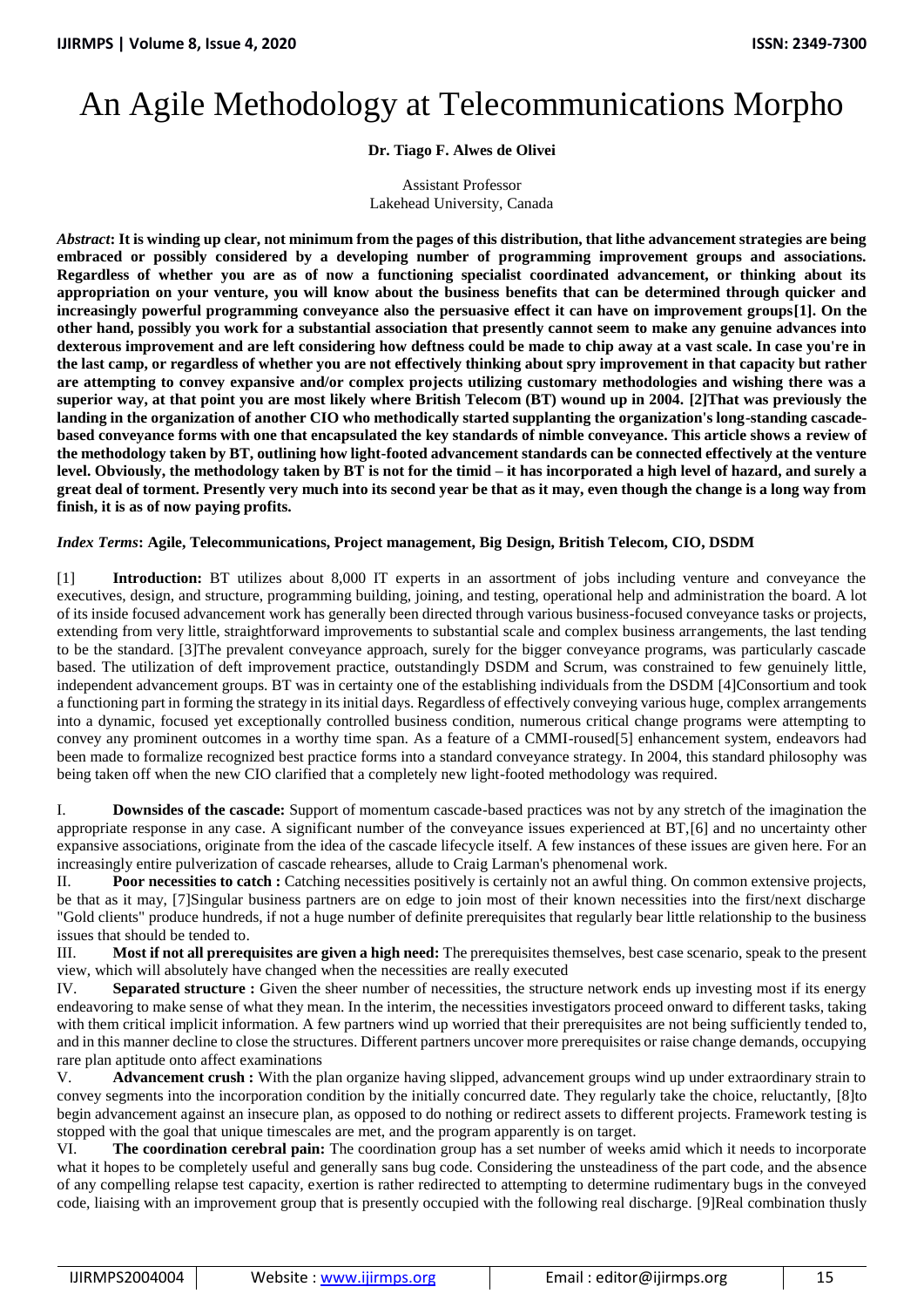keeps running into months, making a thump on impact on different projects requiring the administrations of the Integration group, also dissatisfactions inside the business network who had been caught up with setting themselves up for an on-time conveyance.

VII. **The arrangement bad dream:** It is currently no less than 6, or even 12 – year and a half since the business initially recognized the requirement for this specific arrangement. Bargains and oversights made amid the prerequisites and configuration stages, trailed by de-perusing amid improvement has brought about an answer that bears little association with what was initially imagined. Additionally, the world has really proceeded onward meanwhile. The business at that point finds that the arrangement is not fit-for-reason and declines to embrace it. More awful, they receive it and before long find that it is moderate, blunder inclined and needs key highlights, and inevitably return to the old framework. [10]The final product – more shelfware! Right off the bat in every conveyance cycle, the program sets out clear focuses for what it hopes to accomplish for the business amid that cycle. These objectives perpetually incorporate a solid accentuation on the end-client encounter, for example, reaction times, exchange achievement rates, etc. Toward the finish of the cycle, the program is surveyed against these objectives, and the result of this appraisal will impact the planning of extra installments for the program colleagues. Projects neglecting to convey business esteem over a progression of cycles confront being shut down by and large. This obviously puts a specific measure of weight on the (interior) client to be clear about the business needs and the highlights that would give the best rate of profitability. It likewise necessitates that the client is prepared and ready to send the arrangements into the business and understand the planned advantages. By and by, programs frequently take at least two 90-day cycles to advance a specific answer for a point where it is fit for arrangement. All things considered, there is an open door toward the finish of each cycle to survey what has been conveyed up until this point, and to give input dependent on what has just been produced.

[2] **Early Reflections:** Despite some chaos in the starting & some aching disappointments amongst some of the prior hot households and the delivery cycles, the new performs have now developed putative as the norm through British Telecom. Now well into the second year of its move from a waterfall system to the agile delivery performs, few of the public would be prepared to return to pre-Agile applies. In fact, most plans are now in search of ways of sanitizing their distribution procedures further by accepting truly iterative and a test-driven expansion methods within each delivery cycle. Though, some annotations would be worth noticing. Whenever you are boarding on an agile system delivery approach at the initiative level, it is imperious to speedily launch a 'critical mass' of persons who not only clutch the concepts behind it but are also contented with its submission. To begin that critical mass, you will possibly need to fit to help from the outside. So many consultancies are now specializing in the implementation of agile system performs within the large administrations. [11] British Telecom chooses to use two different corporations, each of which carried different strengths and viewpoints. Further to this, it is also indispensable establishing a sturdy central team to deliver ad-hoc provision, cherish the new methods, and to actively backing the new performs. Assured agile system practices like test-driven expansion are very much stiffer to adopt once most of your expansion is based on legacy code and outwardly sourced mechanisms. Continuous incorporation develops tremendously multifaceted when some of your main mechanisms are united across multiple databases. Some of British Telecom's programs are now following test-first and unremitting integration methods but as this takes time & speculation and is only being done on a discriminatory basis. For Agile Development methods to work at the innovativeness level, you still require to pay due consideration to your systems construction. "Big Design Up-Front" (BDUF) cannot request to the agile pedant, but re-factoring of an enterprise construction simply is not applied. Not all transport activity fits precisely into the agile system expansion model. Given a choice, the normal inclination is to follow most actions using the traditional methods where you can continuously find some reason why "the new approach" is not suitable on your development. If you to this path, agile distribution will at best become a niche movement. [13] At British Telecom, a strong command confirmed that all packages put the new performs to the test whether this appeared reasonable or illogical. This facilitated to break through "pain barrier" and to guarantee that the new performs were given a real chance of attractive grip.

To be actually operative, the agile system method needs to grasp right across the full trade and not just the IT association. You might assume that the trade would be motivated at the view of having regular distributions of appreciated functionality. Though, a business also requests to move away from traditional waterfall model system performs & change how it involves with the IT association. It must place its faith in the IT [14] organization that it will be delivered as guaranteed. It then requires to authorize that it is geared up to feat the distributions to gain extreme business profit. Applying the ideologies pronounced here on large schemes or packages in typical large administrations needs courage, fortitude, and no small degree of danger. Such a radical policy necessitates complete assurance from very top.

[3] **Conclusion:** Reorienting process of a large IT association from following well recognized waterfall-based method to be actually agile distribution unit takings endurance and time as well as a lot of promises. In British Telecom where the opening steps towards creativity agile delivery based were taken in late 2004, there has been an obvious and conclusive shift away from waterfall model system thinking. It has also transmuted quite drastically, the traditional utility of the IT division as a provider of IT facilities to the IT as essential to all major business enterprises. Above all it has formed an assertiveness, bordering on fascination, of delivering real value to the business through IT. Although the early achievements received, it is clear within British Telecom that there is still a very much long way to go before it can deliberate itself to be truly responsive. For any large association, the journey from waterfall system to agile system can be very long and stimulating. As with other supporters of Agile Expansion however, few at British Telecom would want to turn back to the old days again.